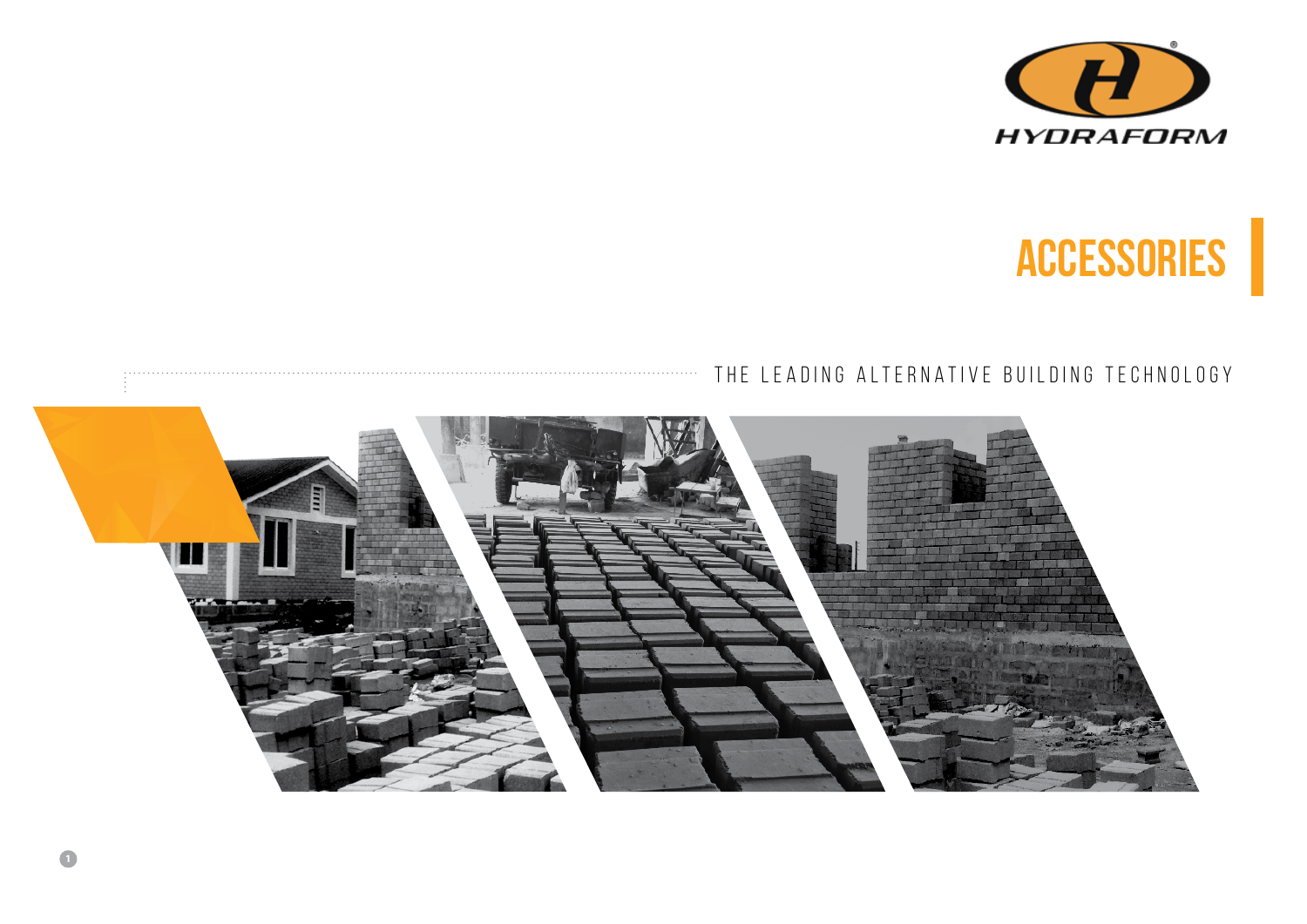



### The Leading Alternative building Technology

#### **Hydraform Soil PULVERISER**



- Capacity: 1 2m<sup>3</sup> per hour
- **• Power Requirements:** Single phase 220 Volt or three phase 380 Volt 2.2kW
- **• Operating Staff:** 1-2
- **• Advantages:** To prepare soil for block making by crushing dry soil lumps less than 80mm
- **Input material: Dry soil lumps**
- **• Maximum feed size:** 80mm
- **• Discharge material size:** Particle sizes of 8mm to dust, however a percentage of discharged material will be larger than 8mm in size. The discharged material must be screened and the larger particles put through the pulveriser again



### **Hydraform Rotary SCREEN**

- Capacity: Screens an estimated 15m<sup>3</sup> of raw material per day, depending on material and loading methods
- **• Power Requirements:** Manual, single phase 220 Volt or three phase 380 Volt 0.37kW
- **• Features:** Removable handle for manual operation of electric motor sieves, if required. It is fitted with loading and discharge chutes and replaceable 8mm wire mesh. Other mesh sizes available on request
- **• Operating Staff:** 2-3
- **Pischarge material size:** 8mm to dust









© Hydraform Group 2019.<br>Volumes are based on standard operations & following all Hydraform instructions in manual. All prices are an indication only and subject to change without prior notice. E.&O.E<br>All prices are excludi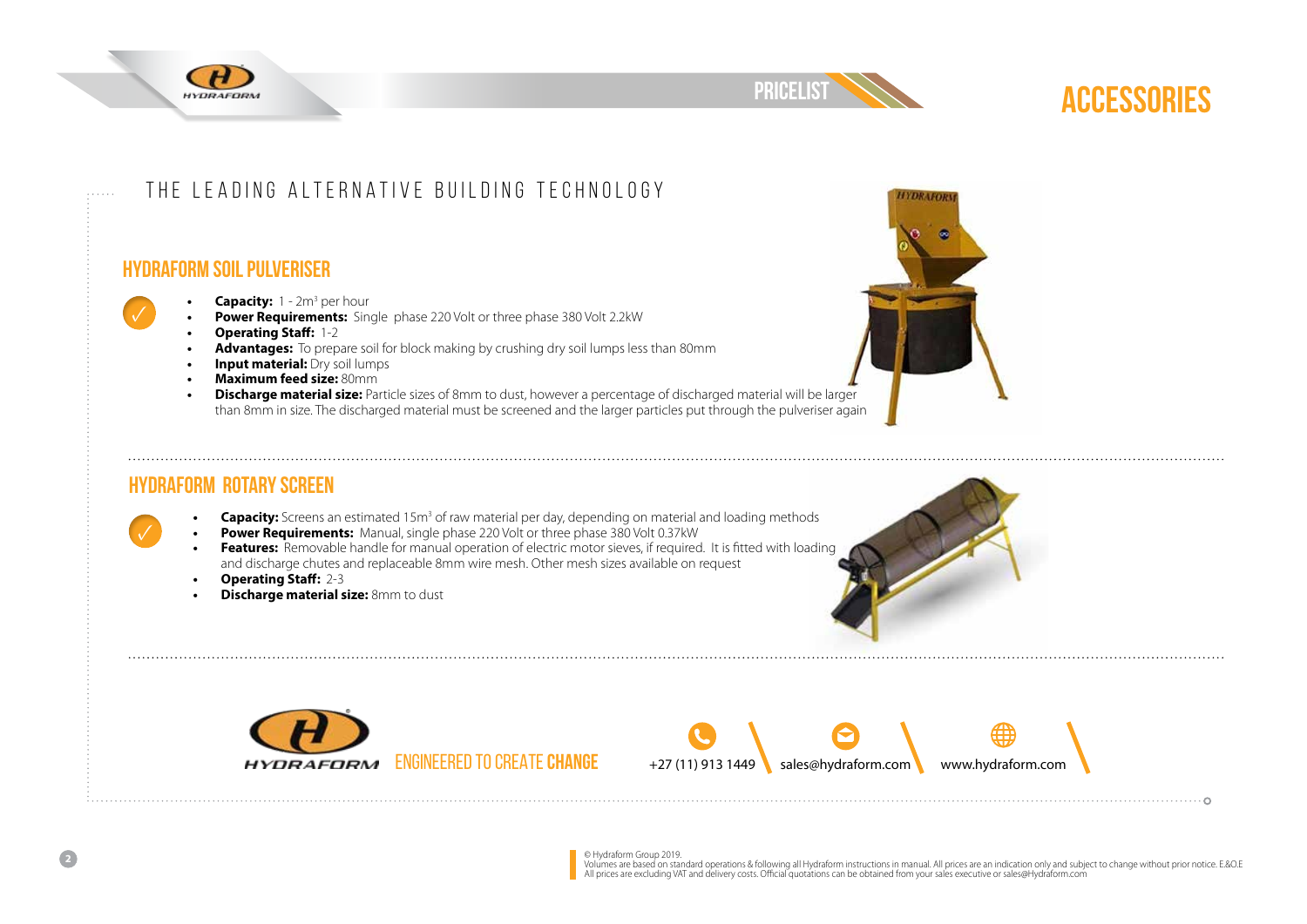



# The Leading Alternative building Technology

### **Hydraform ROTARY SCREEN - RS30 SMALL PROJECT SCREEN**

- **Capacity:** Screens an estimated 30m<sup>3</sup> of raw material per day, depending on material and loading methods
- **• Power Requirement:** 3 phase 380 Volt 1.5kW
- **• Operating Staff:** 2-3
- **• Features:**
- 900mm drum diameter
- 1.9m drum length
- Fitted with 8mm high carbon braided mesh (variety of mesh aperture available)
- $\boldsymbol{\cdot}$  With a 1.5m $^{\text{3}}$  Gravity feed hopper
- **Discharge material size:** 8mm to dust (or as per mesh fitted)

# **Hydraform ROTARY SCREEN - RS60 MEDIUM PROJECT SCREEN**

- 
- **Capacity:** Screens an estimated 60m<sup>3</sup> of raw material per day, depending on material and loading methods
- **• Power Requirement:** 3 phase 380 Volt 5.2kW
- **• Operating Staff:** 1-2
- **• Features:** 
	- 900mm drum diameter
	- 3.6m drum length
	- Fitted with 8mm high carbon braided mesh (variety of mesh aperture available)
	- On a sub-frame with wheels axle and belly belt
	- Includes a separate 6m mobile extraction belt for the screened product
	- Includes a 1.5  $\textsf{m}^{3}$  gravity feed hopper
	- Includes a 4-way electrical control box (3 phase)
- **Pischarge material size:** 8mm to dust (or as per mesh fitted)

# **Hydraform ROTARY SCREEN - RS110 LARGE PROJECT SCREEN**

- **Capacity:** Screens an estimated 110m<sup>3</sup> of raw material per day, depending on material and loading methods
- **• Power Requirement:** 3 phase 380 Volt 4.4kW
- **• Operating Staff:** 1-2
- **• Features:** 
	- 1.1m drum diameter
	- 3.6m drum length
	- Fitted with 8mm high carbon braided mesh (variety of mesh aperture available)
	- With a wall mount sub-frame (the bunker wall is not included in the price)
- Includes a 6m long feeding conveyor belt with a 1.5  $\mathrm{m}^{3}$  hopper
- **Discharge material size:** 8mm to dust (or as per mesh fitted)



**• ROTARY SCREENS MAY BE SUPPLIED IN YELLOW • MATERIAL LOADING WITH A TLB OR SIMILAR**



© Hydraform Group 2019.<br>Volumes are based on standard operations & following all Hydraform instructions in manual. All prices are an indication only and subject to change without prior notice. E.&O.E<br>All prices are excludi